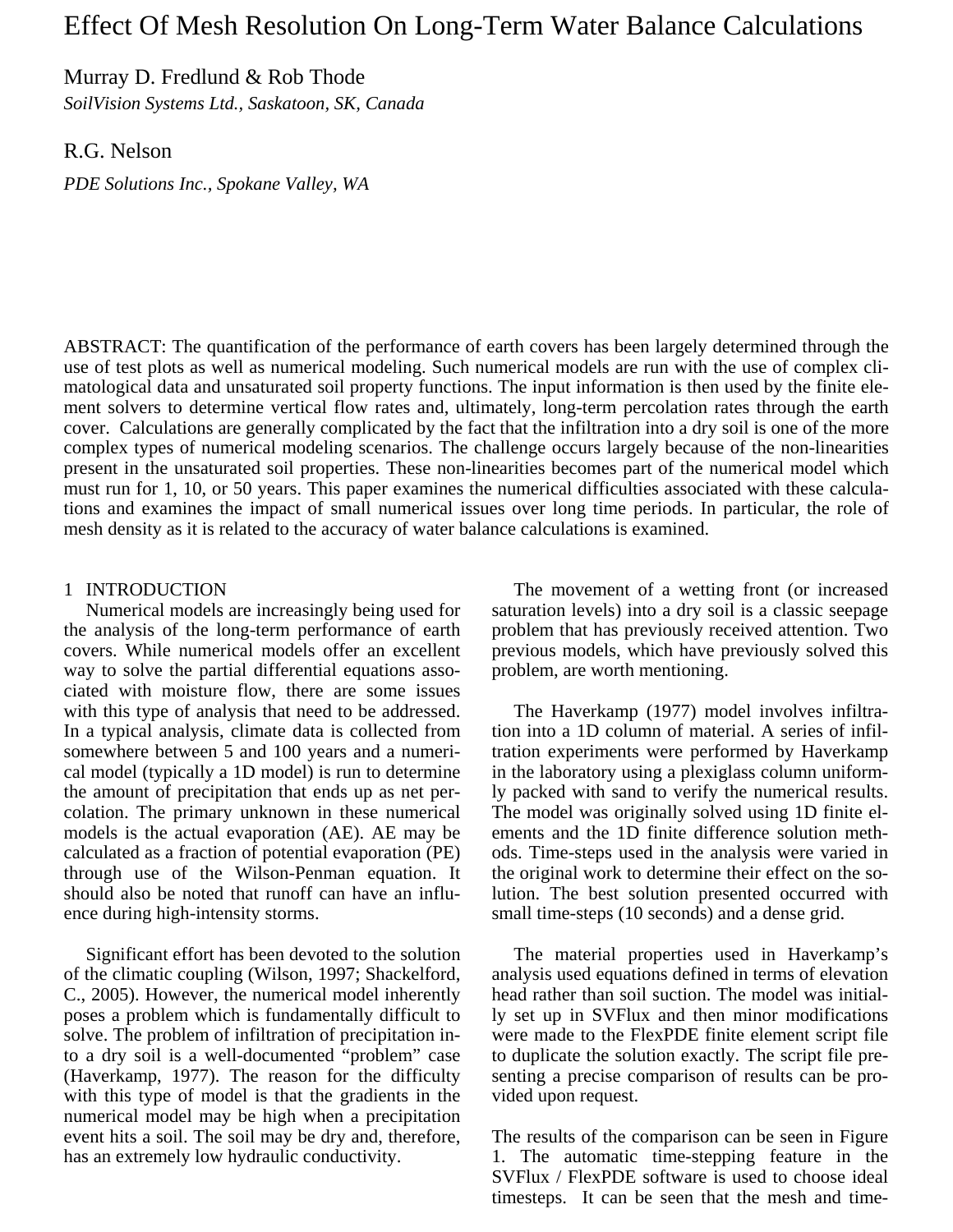steps selected by SVFlux automatically duplicates the best results presented by the Haverkamp (1977) solution.



**Figure 1 Comparison between SVFLUX and Haverkamp (1977) as presented by Celia (1990)** 

Celia (1990) performed comparisons of 1D solvers by varying the time-steps and the solution methods (finite difference or finite element). The results were considered classic solutions and are commonly used to benchmark the validity of 1D infiltration models. The solution presented by Celia used the *h*based formulation of Richard's equation and a Newton-Raphson iterative method.

A replica of Celia's model was set up using the SVFlux software. Celia presented the material properties for the model as van Genuchten's equation for the soil-water characteristic curve and as van Genuchten and Mualem's equation for representing the unsaturated hydraulic conductivity curve. Since both methods are implemented in the SVFlux software the parameters used for the material could be input directly.

The results of the comparison can be seen in Figure 2. As in the previous model it can be seen that the automatic mesh generation and automatic timestep refinement allow quick convergence to the correct solution.



**Figure 2 Comparison between SVFLUX and results presented by Celia (1990)** 

It should be noted that significant effort has previously been invested in ensuring that a single case of infiltration is properly represented in a numerical model. In today's cover models there are typically thousands of precipitation events that may be introduced into the numerical model over a period of 10, 20, 50 or 100 years. Each event may be difficult to solve as a single event. It is extremely challenging to have a numerical model which handles all applied precipitation events with satisfactory accuracy.

This paper examines the use of both automatic timestepping and mesh refinement to improve solutions for the calculation of vertical flow. A few example models are presented which illustrate the limits of numerical analysis in earth cover evaluation. These examples show the benefits of using automatic mesh refinement to extend the limits of possible solutions.

#### 2 ANALYSIS

It should be noted that the ability of a software program to handle infiltration into a dry soil is somewhat dependant on the ratio of the intensity of the applied precipitation event to the saturated hydraulic conductivity of the soil layer at the surface. To date separate studies have shown the ability of the SVFlux / FlexPDE software to handle applied precipitation events of up to 10 times the saturated coefficient of permeability (Fredlund et al, 2006).

#### 2.1 Example No. 1

The mesh density of a numerical model is one of the primary sources of error (Yeh, 2000). In order to demonstrate this issue a simple numerical model is set up in the SVFlux software. The numerical model is a simple fixed-mesh model consisting of a vertical column of soil with unsaturated soil properties defined. A few random precipitation events are then applied to the top of the soil column and the impact of these precipitation events is then tracked in the model. The soil-water characteristic curve is first then steepened until the results of the numerical model become erroneous (

Table 1). The unsaturated hydraulic conductivity was estimated using the Modified Campbell method. Once the numerical model is brought to failure, the mesh density in the numerical model is increased until the model again reaches the correct answer. The results of this experiment may be seen in Figure 3.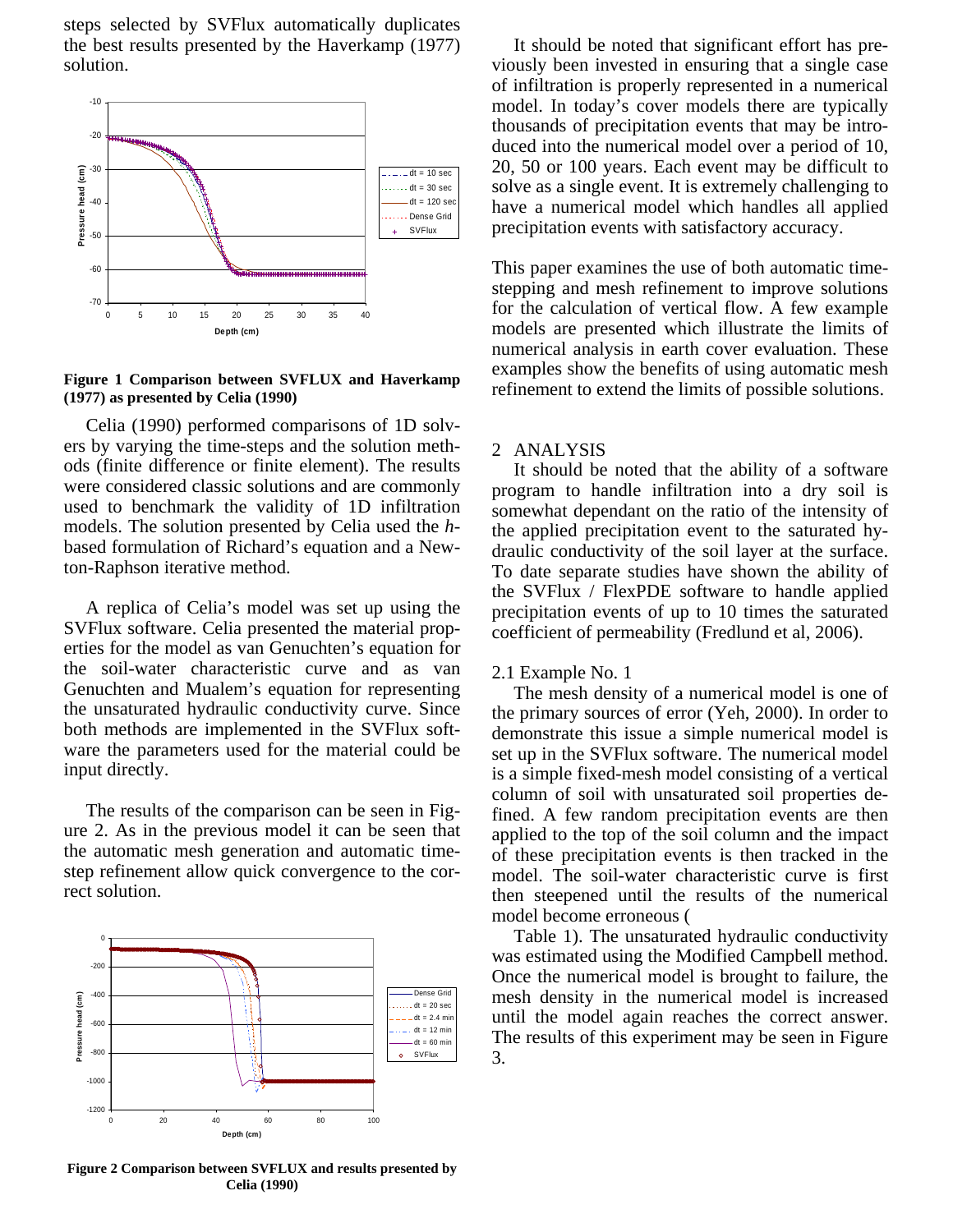**Table 1 Fredlund & Xing soil-water characteristic curve parameters** 

| Fredlund & Xing |    |                   |                                                       |
|-----------------|----|-------------------|-------------------------------------------------------|
| af              | nf | mf                | hr                                                    |
|                 |    |                   | 34.9                                                  |
|                 |    | 0.3               | 34.9                                                  |
|                 |    | 0.4               | 34.9                                                  |
|                 |    | 0.6               | 34.9                                                  |
| $5 \; 1.24$     | 8  | 1.5               | 34.9                                                  |
|                 |    | 2 1.24 <br>4 1.24 | $1$   1.24   3.83   0.18<br>4.5<br>3 1.24 5.5 <br>6.6 |



**Figure 3 Influence of mesh density on solution validity** 

It can be seen in Figure 3 that the influence of mesh density on infiltration models is significant.

## 2.2 Example No. 2

A second experiment was then set up as a numerical model. In the numerical model the total modeling time is set to 7 days. In each of these days a progressively more intense storm is introduced to the numerical model. The particular storm events are presented in the following table (Table 2). The model is: i. first run with automatic mesh refinement turned on. Then the model is run with a default static and unrefined mesh. The static unrefined mesh yields large volume-mass errors in the calculations. The mesh density is then increased in the staticmesh scenario until a static mesh yields a theoretically correct answer.

**Table 2 Precipitation events applied to the numerical model** 

| Time   | Precipitation |
|--------|---------------|
| (days) | (m^3/day/m^2) |
|        | 0.0001        |
| 2      | 0.0005        |
| 3      | 0.001         |
| 4      | 0.005         |
| 5      | 0.01          |
| 6      | 0.05          |
| 7      | 0.1           |
| 8      | 0.5           |
| 9      |               |
|        |               |



**Figure 4 Number of nodes in the 1D model versus time** 

It can be seen from the scenario with the automatic mesh refinement turned on that the mesh refinement detects cases where further mesh refinement is needed. This is illustrated in Figure 4 which shows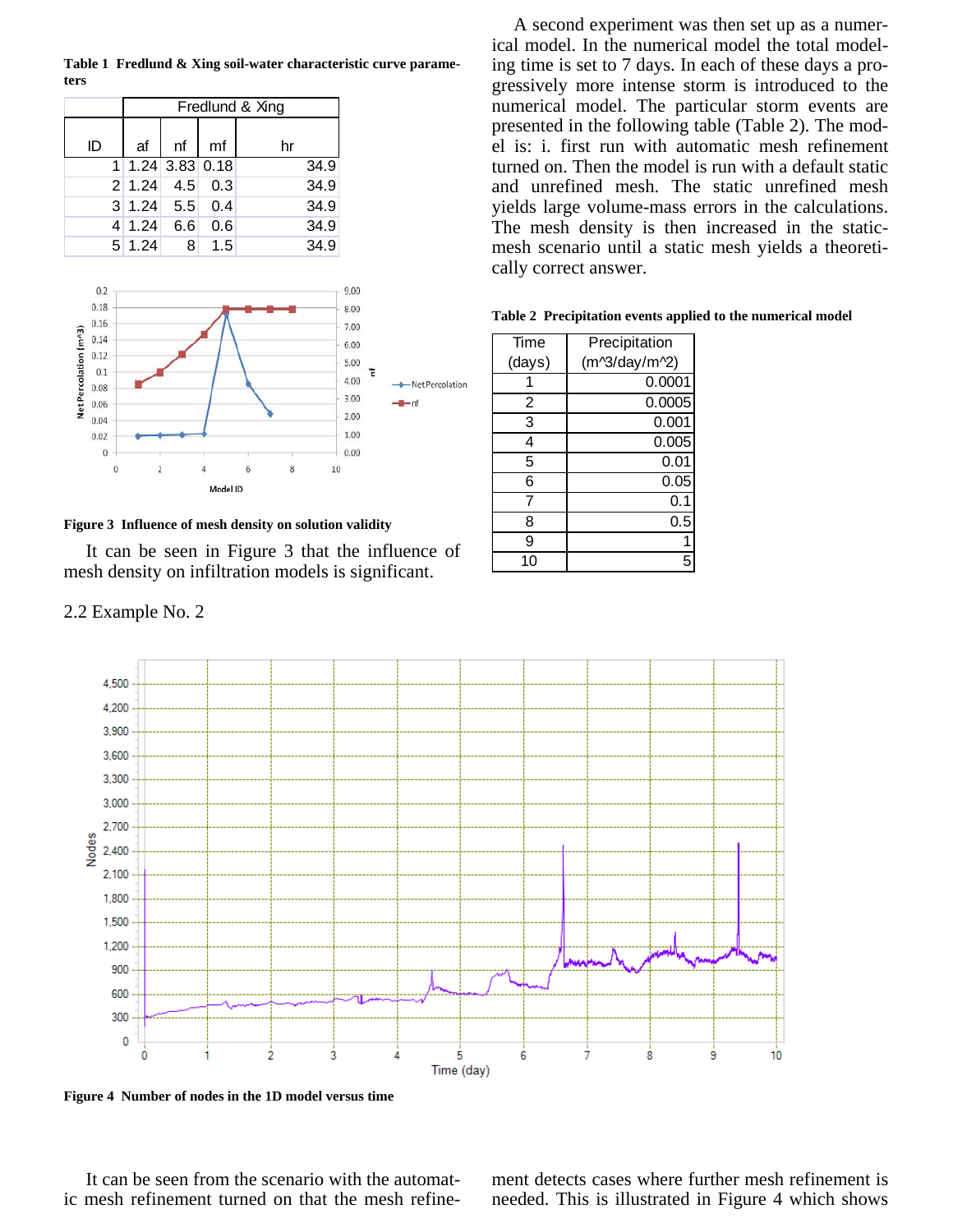spikes in the number of nodes in the model which correspond to the applications of the storm events.

It should be noted that the static mesh requires a dense mesh for the entire modeling duration. This then yields excessive model run-times.

A practical application of mesh refinement in 2D can be seen in infiltration into a pile of waste rock. This is illustrated in the following snapshots in time. It can be graphically seen how the mesh refinement responds to the high degree of non-linearity encountered on the seepage front.



**Figure 5 Time = 0 days**



**Figure 6 Time = 5 days** 



**Figure 7 Time = 10 days**